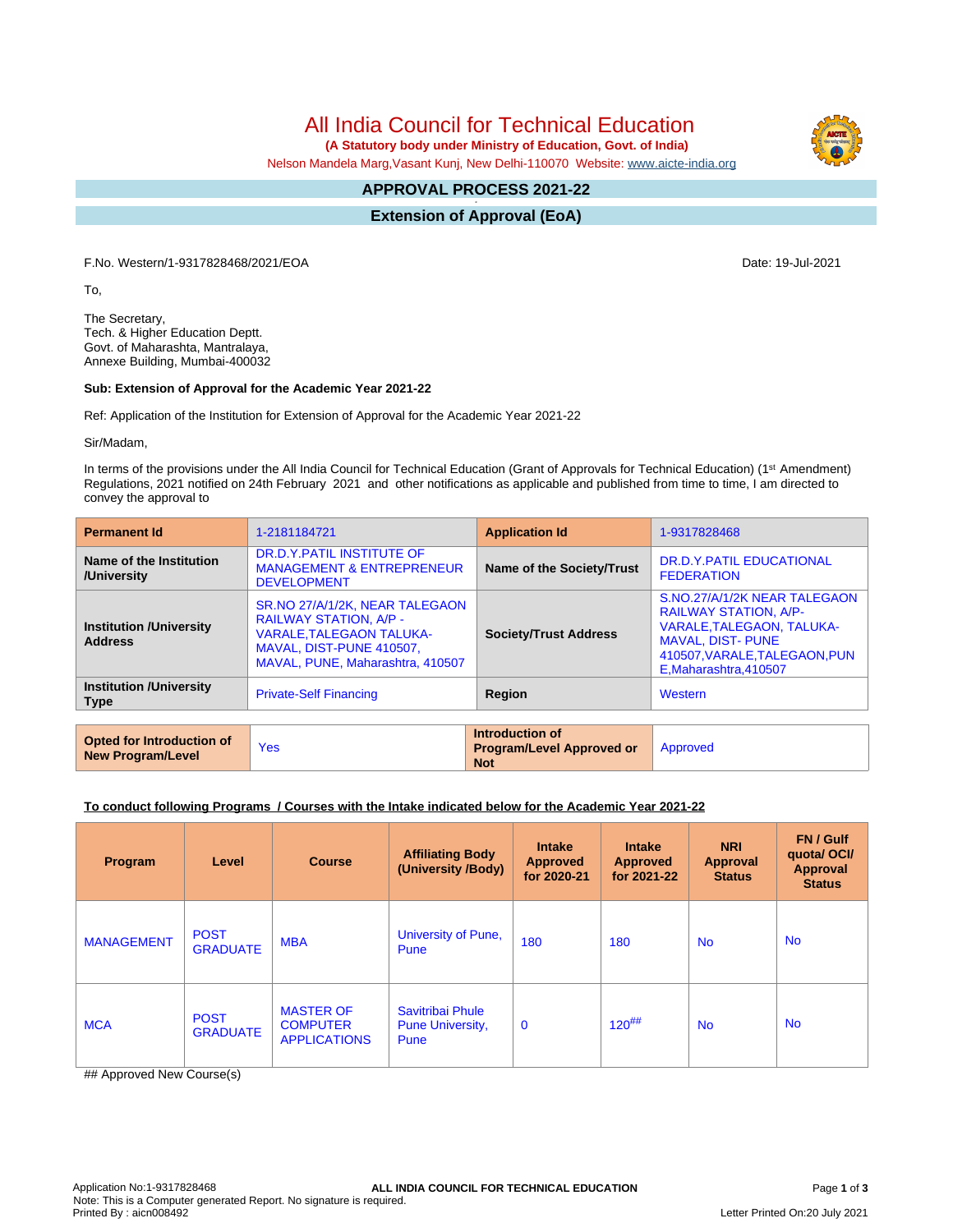## **It is mandatory to comply with all the essential requirements as given in APH 2021-22 (Appendix 6)**

# **Important Instructions**

- 1. The State Government/ UT/ Directorate of Technical Education/ Directorate of Medical Education shall ensure that 10% of reservation for Economically Weaker Section (EWS) as per the reservation policy for admission, operational from the Academic year 2019-20 is implemented without affecting the reservation percentages of SC/ ST/ OBC/ General. However, this would not be applicable in the case of Minority Institutions referred to the Clause (1) of Article 30 of Constitution of India. Such Institution shall be permitted to increase in annual permitted strength over a maximum period of two years.
- 2. The Institution offering courses earlier in the Regular Shift, First Shift, Second Shift/Part Time now amalgamated as total intake shall have to fulfil all facilities such as Infrastructure, Faculty and other requirements as per the norms specified in the Approval Process Handbook 2021-22 for the Total Approved Intake. Further, the Institutions Deemed to be Universities/ Institutions having Accreditation/ Autonomy status shall have to maintain the Faculty: Student ratio as specified in the Approval Process Handbook.
- 3. Strict compliance of Anti-Ragging Regulation, Establishment of Committee for SC/ ST, Establishment of Internal Complaint Committee (ICC), Establishment of Online Grievance Redressal Mechanism, Barrier Free Built Environment for disabled and elderly persons, Fire and Safety Certificate should be maintained as per the provisions made in Approval Process Handbook and AICTE Regulation notified from time to time.
- 4. In case of any differences in content in this Computer generated Extension of Approval Letter, the content/information as approved by the Executive Council / General Council as available on the record of AICTE shall be final and binding.

**Prof.Rajive Kumar Member Secretary, AICTE**

Copy \*\* to:

- **1. The Director of Technical Education\*\*, Maharashtra**
- **2**. **The Registrar\*\*,** University Of Pune, Pune
- **3. The Principal / Director,** DR.D.Y.PATIL INSTITUTE OF MANAGEMENT & ENTREPRENEUR DEVELOPMENT Sr.No 27/A/1/2K, Near Talegaon Railway Station, A/P - Varale,Talegaon Taluka- Maval, Dist-Pune 410507, Maval,Pune, Maharashtra,410507
- **4. The Secretary / Chairman,**

S.NO.27/A/1/2K NEAR TALEGAON RAILWAY STATION, A/P-VARALE,TALEGAON, TALUKA-MAVAL, DIST- PUNE 410507 VARALE,TALEGAON,PUNE Maharashtra,410507

**5. The Regional Officer,** All India Council for Technical Education Industrial Assurance Building 2nd Floor, Nariman Road Mumbai - 400 020, Maharashtra

### **6. Guard File(AICTE)**

Note: Validity of the Course details may be verified at <http://www.aicte-india.org/> **.**

\*\* Individual Approval letter copy will not be communicated through Post/Email. However, consolidated list of Approved Institutions(bulk) will be shared through